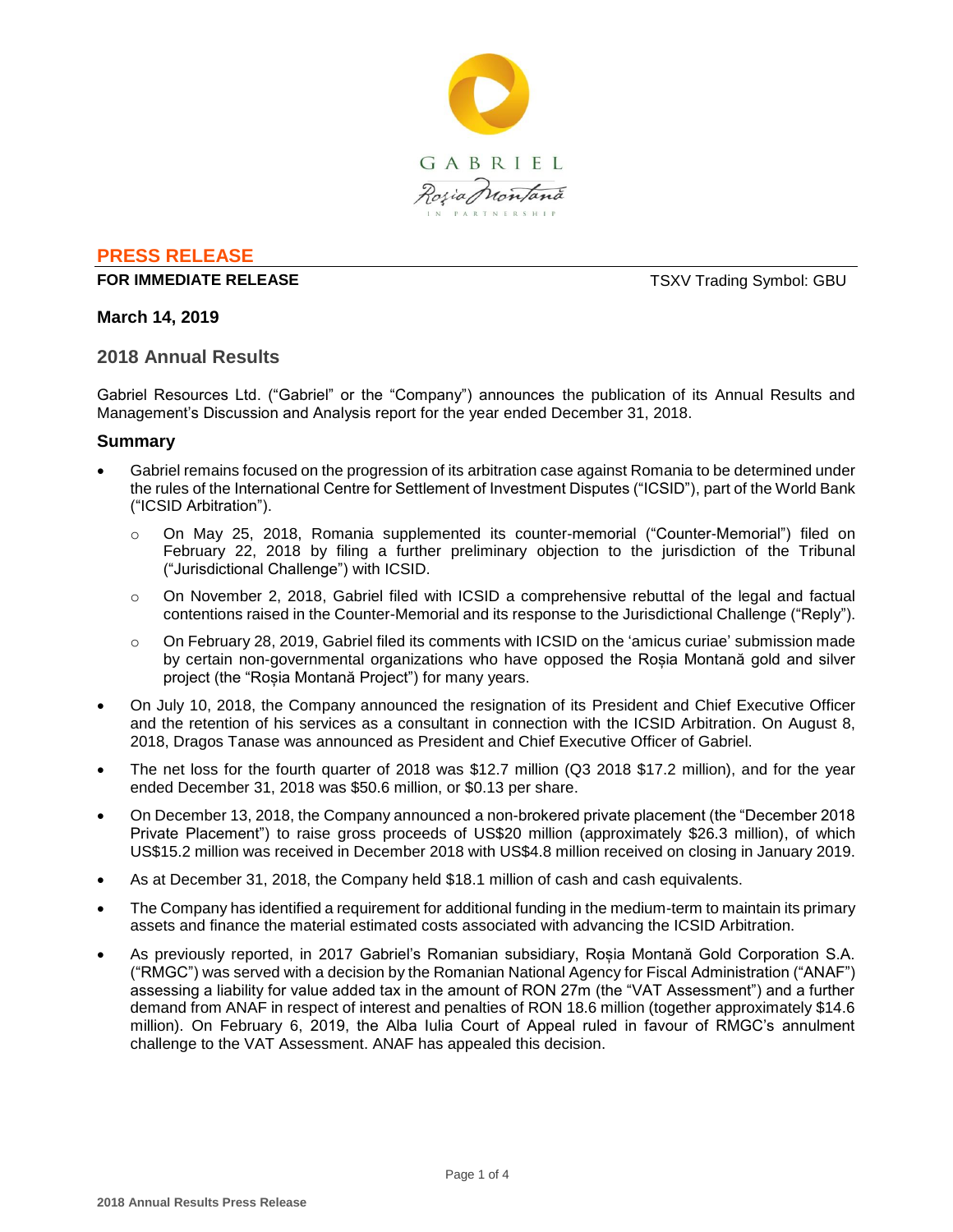Dragos Tanase, Gabriel's President and Chief Executive Officer, stated:

"Gabriel remains very confident in the merits of its ICSID Arbitration claim and is highly appreciative of the continued support shown by securityholders providing further funding, which will underpin progression of that claim. We are also encouraged by the recent decision of the Alba Court of Appeal confirming the annulment of the abusive VAT Assessment against RMGC. The Company can now focus its full resources on the continued pursuit of the ICSID Arbitration."

#### *Further information and commentary on the results in the fourth quarter of 2018 and the full financial year is given below. The Company has filed its Annual Audited Consolidated Financial Statements and related Management's Discussion & Analysis on SEDAR at www.sedar.com and each is available for review on the Company's website at www.gabrielresources.com.*

For information on this press release, please contact:

| Dragos Tanase           | Max Vaughan                      | <b>Richard Brown</b>               |
|-------------------------|----------------------------------|------------------------------------|
| President & CEO         | <b>Chief Financial Officer</b>   | <b>Chief Commercial Officer</b>    |
| Phone: +4021 223 1351   | Mobile: +44 7823 885503          | Mobile: +44 7748 760276            |
| dt@gabrielresources.com | max.vaughan@gabrielresources.com | richard.brown@gabrielresources.com |

*Neither TSX Venture Exchange nor its Regulation Services Provider (as that term is defined in policies of the TSX Venture Exchange) accepts responsibility for the adequacy or accuracy of this release.*

# **Further Information**

#### **Status of the ICSID Arbitration**

- The ICSID Arbitration seeks compensation for all of the losses and damages suffered by the Company and its wholly-owned subsidiary, Gabriel Resources (Jersey) Ltd. (together "Claimants"), resulting from the Romanian State's wrongful conduct and its breaches of the protections afforded by certain treaties for the promotion and protection of foreign investment to which Romania is a party against expropriation, unfair and inequitable treatment and discrimination in respect the Roșia Montană Project and the prospective gold, silver and porphyry copper deposits in the neighbouring Bucium concession area ("Projects") and related licenses.
- On November 2, 2018, the Claimants submitted their Reply which sets out a comprehensive rebuttal of the legal and factual contentions raised in the Counter-Memorial and includes Gabriel's response to the Jurisdictional Challenge.
- The latest procedural calendar prescribes the following key dates in the ICSID Arbitration schedule:
	- o Romania to file its response to the Reply ("Rejoinder") and its reply on the Jurisdictional Challenge by May 10, 2019.
	- o Gabriel to file its surrejoinder with regard to the Jurisdictional Challenge by June 14, 2019.
	- $\circ$  The Tribunal will hold a hearing on the merits of the claim from December 2 to 13, 2019.
- A redacted version of the Reply was published on the ICSID website on February 8, 2019 following completion of a process prescribed by the procedural orders of the Tribunal.
- The latest stage of the ICSID Arbitration proceedings has involved a process whereby certain nondisputing parties (referred to as amici curiae) who have opposed the Project for many years have sought leave from the Tribunal to make written or oral observations in the proceedings. The Claimants provided comments on the non-disputing parties' petition on November 23, 2018.
- On December 7, 2018, the Tribunal granted the non-disputing parties' request to file an amicus curiae submission but restricted the submission to commenting on certain factual issues while excluding the legal arguments and testimonies and denying the non-disputing parties' request to participate in the hearings of the ICSID Arbitration. On February 28, 2019, the Claimants filed their comments on the amicus submission with ICSID.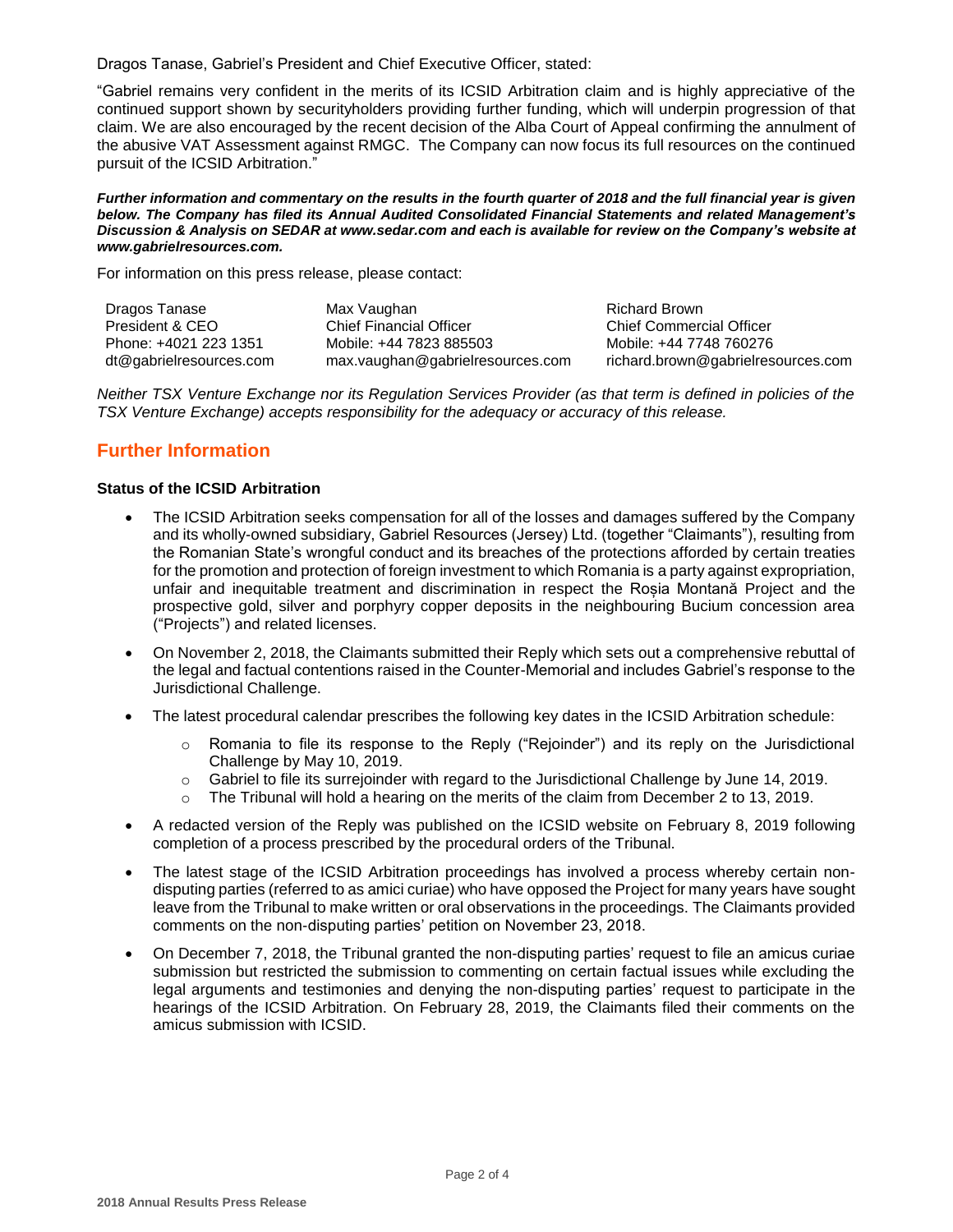## **Management Changes**

 On July 10, 2018, the Company announced that the former President and Chief Executive Officer, Jonathan Henry, resigned from his position. Mr. Henry continues to act as a consultant in connection with the ICSID Arbitration claim against Romania. On August 8, 2018, the Company appointed Dragos Tanase as President and Chief Executive Officer. Mr. Tanase has been the managing director of RMGC for 10 years, a position in which he continues to serve.

# **VAT Assessment**

- As previously reported, the VAT Assessment levied against RMGC (together with a further demand in respect of related interest and penalties) by ANAF relates to VAT refunds previously claimed and received by RMGC from the Romanian tax authorities in respect of RMGC's purchase of goods and services from July 2011 to January 2016.
- On April 5, 2018, RMGC initiated an action before the Alba Iulia Court of Appeal (Division for Administrative and Tax Claims) seeking the annulment of the VAT Assessment. On February 6, 2019, the Alba Court of Appeal ruled in favour of RMGC's annulment challenge of the VAT Assessment. On February 28, 2019, RMGC received a copy of the Alba Court of Appeal's written decision. ANAF subsequently filed an appeal against this decision with the High Court of Cassation and Justice, however no hearing date has yet been set.
- RMGC also filed a request for a stay of enforcement of the VAT Assessment before the Alba Iulia Court of Appeal on August 10, 2017. On October 2, 2017, the Alba Iulia Court of Appeal admitted RMGC's request for a stay of enforcement of the VAT Assessment, pending the determination of RMGC's annulment challenge of the VAT Assessment. ANAF subsequently filed an appeal against this decision with the High Court of Cassation and Justice. On February 28, 2019, the High Court of Cassation and Justice dismissed ANAF's appeal and the stay of enforcement remains in effect.
- The Company intends to pursue all available legal avenues to challenge the VAT Assessment along with the interest and penalties and to fully protect its rights and assets.

## **Liquidity and Capital Resources**

- On January 15, 2019, the Company completed closing of the non-brokered December 2018 Private Placement with certain existing securityholders for gross proceeds of US\$15.2 million received in December 2018 with the balance of US\$4.8 million received in January 2019 (in aggregate approximately \$26.3 million).
- The Company's average monthly cash usage during Q4 2018 was \$4.8 million (Q3 2018: \$4.3 million). At the end of Q4 2018, accruals for costs in respect of the ICSID Arbitration amounted to \$1.8 million (Q3 2018: \$6.2 million). The build-up in accruals in Q3 2018 was due principally to the significant legal and other advisory services required by the Company for the preparation and submission of the Reply, which were substantially invoiced and paid by the end of Q4 2018.
- As at December 31, 2018, the Company held \$18.1 million of cash and cash equivalents.
- The Company believes that it has sufficient sources of funding to cover its planned activities through to November 2019 and will require additional funding in the medium-term to maintain its primary assets, including to fund the costs associated with the Company advancing the ICSID Arbitration. Management continues to review the Company's activities in order to identify areas to rationalize expenditures.

#### **Financial Performance**

- Operating loss in 2018 was \$44.4 million, \$15.0 million higher than in 2017 (\$29.4 million) principally due to three main factors. First, 2018 ICSID Arbitration related costs of \$22.0 million were \$9.8 million higher than 2017 as a consequence of higher activity levels following receipt of Romania's Counter-Memorial and in preparation of the November 2, 2018 filing of the Reply. Second, in 2018 an impairment charge of \$3.9 million relating to the long lead time equipment was recognized. Third, the 2018 payroll expense of \$10.7 million was \$2.1 million higher than in 2017 due principally to settlement expenses paid to the former President and CEO of the Company in July 2018.
- Finance costs in 2018 include \$8.0 million (2017: \$7.1 million) of accreted interest costs in respect of the debt components of private placements completed in May 2014 and July 2016.